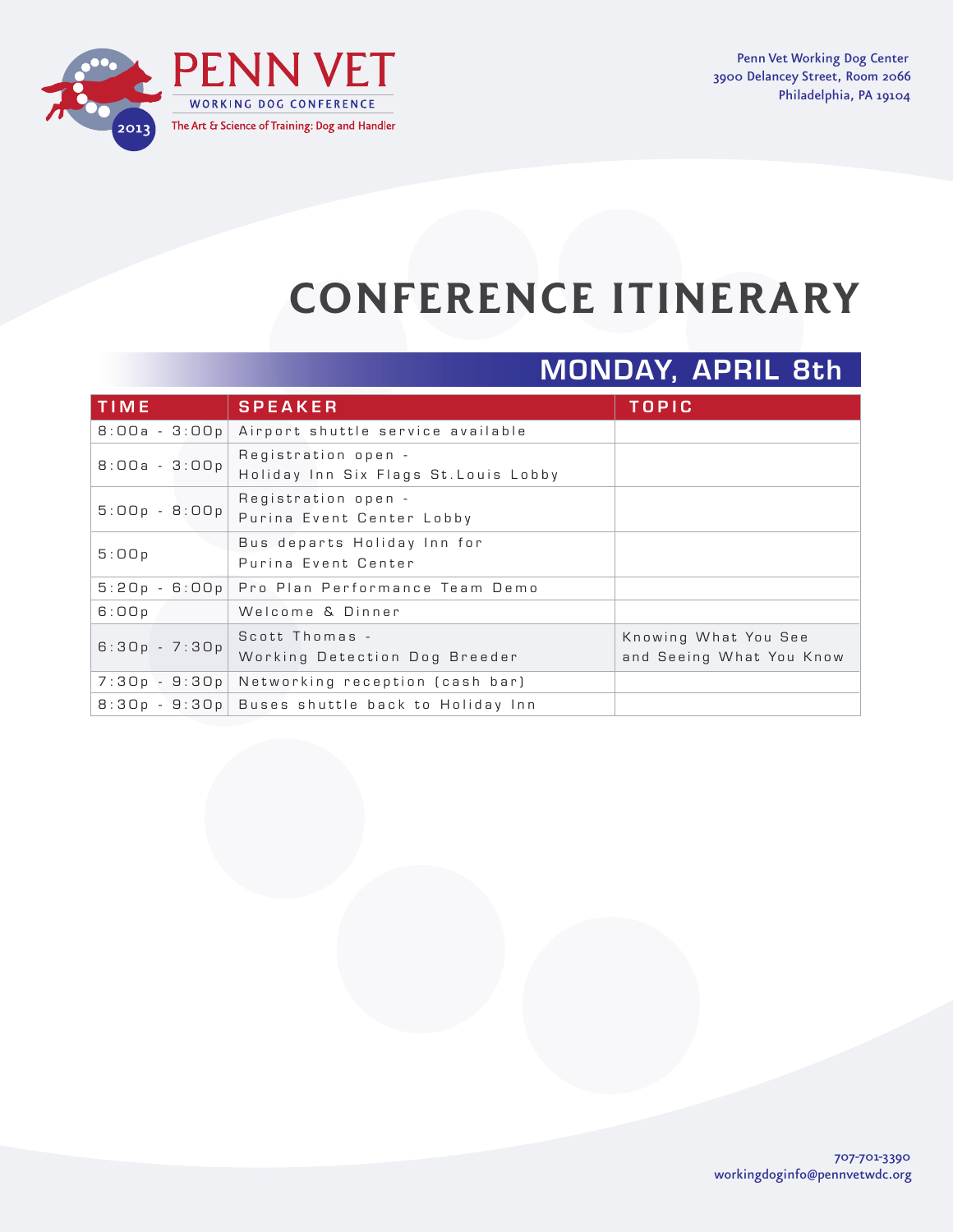

#### TUESDAY, APRIL 9th

| <b>TIME</b>       | <b>SPEAKER</b>                                                                                             | <b>TOPIC</b>                                                                                                                                         |
|-------------------|------------------------------------------------------------------------------------------------------------|------------------------------------------------------------------------------------------------------------------------------------------------------|
| 7:00a             | Bus departs Holiday Inn for<br>Purina Event Center                                                         |                                                                                                                                                      |
| $7:00a - 7:00p$   | Registration open                                                                                          |                                                                                                                                                      |
| $7:20a - B:00a$   | Breakfast                                                                                                  |                                                                                                                                                      |
| $8:00a - 11:45a$  | General session                                                                                            |                                                                                                                                                      |
|                   | Kayce Cover - Training Consultant                                                                          | Leading Trainers and Their Canine<br>Partners to Self-Driven Excellence                                                                              |
|                   | Parvene Farhoody -<br>Behavior Matters, Inc.<br>Co-presenter - Bob Bailey -<br>Animal Behavior Enterprises | The Science Behind the Training: An<br>Introduction to Behavior Analysis                                                                             |
|                   | Michael Ellis - The Michael Ellis<br>School for Dog Trainers                                               | Verbal and Non-verbal Techniques for<br>Creating an "Interactive Reward Event"                                                                       |
|                   | Q&A Panel with Kayce Cover,<br>Parvene Farhoody, Bob Bailey &<br>Michael Ellis                             |                                                                                                                                                      |
|                   | Evan MacLean, PhD -<br>Duke University                                                                     | The Cognitive Skills of Working Dogs                                                                                                                 |
|                   | Highlights from the Field                                                                                  | Dee Bogetti - Service Dog Trainer<br>Paul Bunker - K2 Solutions, Inc.<br>Nancy Reyes - For Your K9<br>Dr. David Sinn - University of Texas at Austin |
| $11:45p - 12:45p$ | Lunch & Poster Session                                                                                     |                                                                                                                                                      |
| $12:45p - 2:15p$  | Hands On Learning Session 1                                                                                | Michael Ellis   Kayce Cover   Parvene<br>Farhoody/Bob Bailey   Nicole Larocco                                                                        |
| $2:15p - 3:45p$   | Hands On Learning Session 2                                                                                | Michael Ellis   Kayce Cover   Nicole Larocco                                                                                                         |
| $3:45p - 4:00p$   | <b>Break</b>                                                                                               | Sponsored by AKC Companion<br>Animal Recovery                                                                                                        |
| $4:00p - 5:30p$   | Hands On Learning Session 3                                                                                | Michael Ellis   Kayce Cover   Parvene<br>Farhoody/Bob Bailey   Nicole Larocco                                                                        |
| $5:30p - 6:00p$   | Vendor reception (cash bar)                                                                                |                                                                                                                                                      |
| $6:00p - 7:00p$   | Dinner                                                                                                     |                                                                                                                                                      |
| $7:00p - 9:00p$   | Networking reception (cash bar)                                                                            |                                                                                                                                                      |
| $8:00p - 9:00p$   | Buses shuttle back to Holiday Inn                                                                          |                                                                                                                                                      |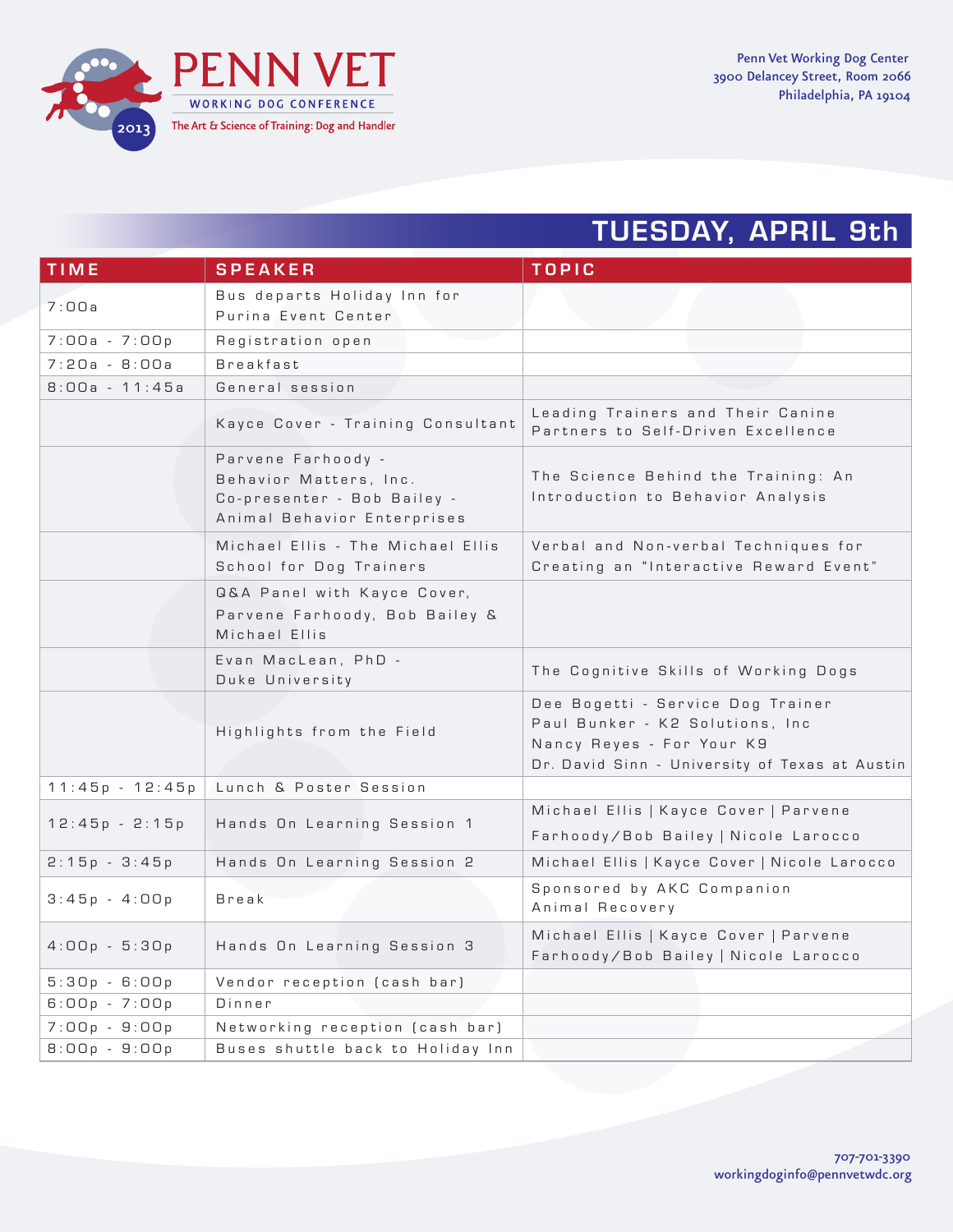

Penn Vet Working Dog Center 3900 Delancey Street, Room 2066 Philadelphia, PA 19104 707-701-3390 workingdoginfo@pennvetwdc.org

## WEDNESDAY, APRIL 10th

| <b>TIME</b>      | <b>SPEAKER</b>                                                                                                                                 | <b>TOPIC</b>                                                                                                                                                             |
|------------------|------------------------------------------------------------------------------------------------------------------------------------------------|--------------------------------------------------------------------------------------------------------------------------------------------------------------------------|
|                  | Bus departs Holiday Inn for                                                                                                                    |                                                                                                                                                                          |
| 7:00a            | Purina Event Center                                                                                                                            |                                                                                                                                                                          |
| $7:00a - 7:00p$  | Registration open                                                                                                                              |                                                                                                                                                                          |
| $7:20a - 8:00a$  | Breakfast                                                                                                                                      |                                                                                                                                                                          |
| $8:00a - 12:15a$ | General session                                                                                                                                |                                                                                                                                                                          |
|                  | Randy Hare - Alpha K9,<br>Konnie Hein - Canine Coordinator<br>CTTF-1/MATF-1 & Elizabeth<br>Kreitler - Canine Search<br>Specialist VA-TF1       | "On Target" and "Teaching Focused<br>Scenting Methods": Auto-Shaping<br>and the Detection Dog                                                                            |
|                  | Miles Bensky -<br>University of Texas at Austin                                                                                                | Promoting Key Behaviors in Detection<br>Dogs: Overall Effectiveness of Free-Play<br>Associative Learning and the Role of<br>Behavioral Enrichment                        |
|                  | Bess Pierce, DVM, DABVP,<br>DACVIM - Clinical Associate<br>Professor and Director,<br>CENTAUR-VA-MD Regional College<br>of Veterinary Medicine | Physical Fitness and Training on Both<br>Ends of the Leash                                                                                                               |
|                  | Robert Deeds - Canine Search<br>Specialist TX-TF1                                                                                              | Teaching Non-Compulsion Directional<br>Control in the Disaster Environment and<br>How Your Canine Team Will Benefit                                                      |
|                  | Highlights from the Field                                                                                                                      | Ivan Balabanov - Train Per View<br>Annemarie DeAngelo -<br>Penn Vet Working Dog Center<br>Annette Johansson - SnifferDogs Sweden<br>Gayle Watkins - Avidog International |
| $12:15p - 1:15p$ | Lunch & Poster Session                                                                                                                         |                                                                                                                                                                          |
| $1:15p - 2:45p$  | Hands on Learning Session 4                                                                                                                    | Konnie Hein & Elizabeth Kreitler<br>Cindy Otto & Bess Pierce<br>Robert Deeds   Randy Hare                                                                                |
| $2:45p - 4:15p$  | Hands on Learning Session 5                                                                                                                    | Konnie Hein & Elizabeth Kreitler<br>Cindy Otto & Bess Pierce<br>Robert Deeds   Randy Hare                                                                                |
| $4:15p - 4:30p$  | Break                                                                                                                                          |                                                                                                                                                                          |
| $4:30p - 6:00p$  | Hands on Learning Session 6                                                                                                                    | Konnie Hein & Elizabeth Kreitler<br>Cindy Otto & Bess Pierce<br>Robert Deeds   Randy Hare                                                                                |
| $6:00p - 6:30p$  | Vendor reception (cash bar)                                                                                                                    |                                                                                                                                                                          |
| $6:30p - 7:30p$  | Dinner                                                                                                                                         |                                                                                                                                                                          |
| $7:30p - 9:00p$  | Networking reception (cash bar)                                                                                                                |                                                                                                                                                                          |
| $8:00p - 9:00p$  | Buses shuttle back to Holiday Inn                                                                                                              |                                                                                                                                                                          |